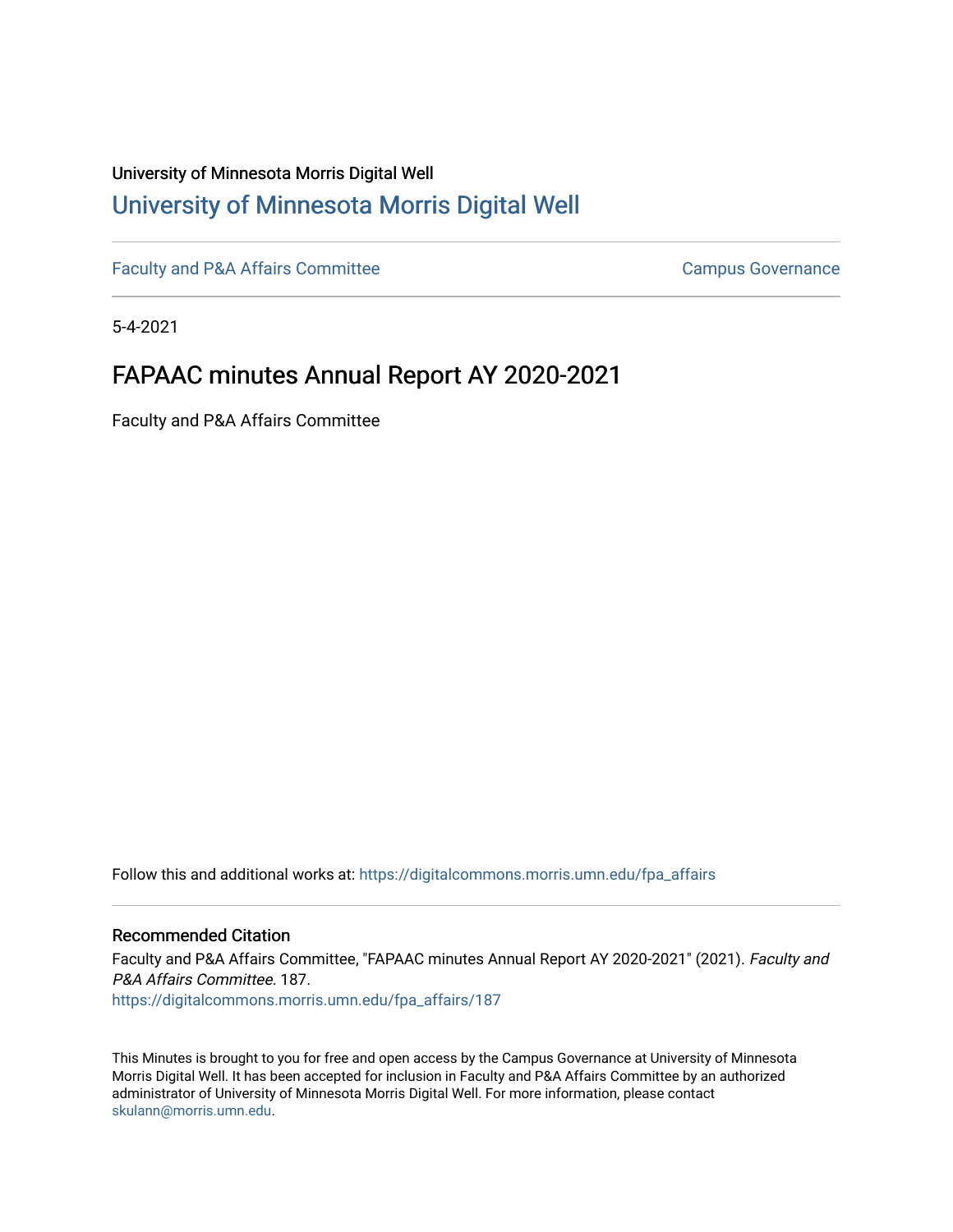# **Faculty and P&A Affairs Committee Annual Report AY 2020-2021 Drafted by Elena Machkasova, Chair Approved by Members, Faculty and P&A Affairs Committee May 4th 2021**

**Members:** Ray Bowman, Emily Bruce (Spring 2021 Leave), Stephen Carey, Brad Deane, Sara Lam, Elena Machkasova (Chair), Bibhu Panda (Spring 2021 Leave Replacement), Nick Skulan, Simon Tillier.

**Committee Charge:** The Faculty and P&A Affairs Committee (FACPAAC) has the following responsibilities (from the UMM Constitution)

The Faculty and P&A Affairs Committee develops, reviews and recommends policies and procedures that influence the professional and personal welfare of the faculty and the P&A staff. It recommends improvements in the design and implementation of personnel policies, including such matters as tenure and promotion, workload, salary and benefits, and hiring and retirement alternatives.It reviews and recommends improvements in the campus working environment, including the provision of development opportunities, so that the faculty and P&A staff are able to deliver high quality teaching, research, and service.It also monitors any legislation and other policies affecting faculty and P&A staff welfare and procedures

### **Summary of Activities:**

#### **I. Summer 2020**

A. Organized and ran the 2020 Fall Professional Development Day (FPDD). The preparation for it required numerous meetings over the summer.

# **II. Fall 2020**

- A. Explored alternatives for organizing PDD since this takes away from the other tasks within the committee's charge. Reached out to the Dean and Steering to discuss possible alternatives.
- B. Discussed engagement survey results. Noted growing dissatisfaction with the survey itself, growing signs of detachment, growing communication gaps between different groups. An important consideration is the use of the survey (is anything done based on the results?) Identified a potential follow-up: conversations with HR and Division chairs.
- C. Addressed a faculty concern about spacing of classroom furniture in the context of COVID mitigation guidelines. Collected other instances of spacing concerns. Contacted Bryan Herrmann and had the concern resolved.

# **III. Spring 2021**

- A. Came up with a survey about the preferences for PDD and about willingness to become a part of an organizing subcommittee.
- B. Presented at the campus assembly about options for organizing PDD that allow our committee to focus on its main charge.